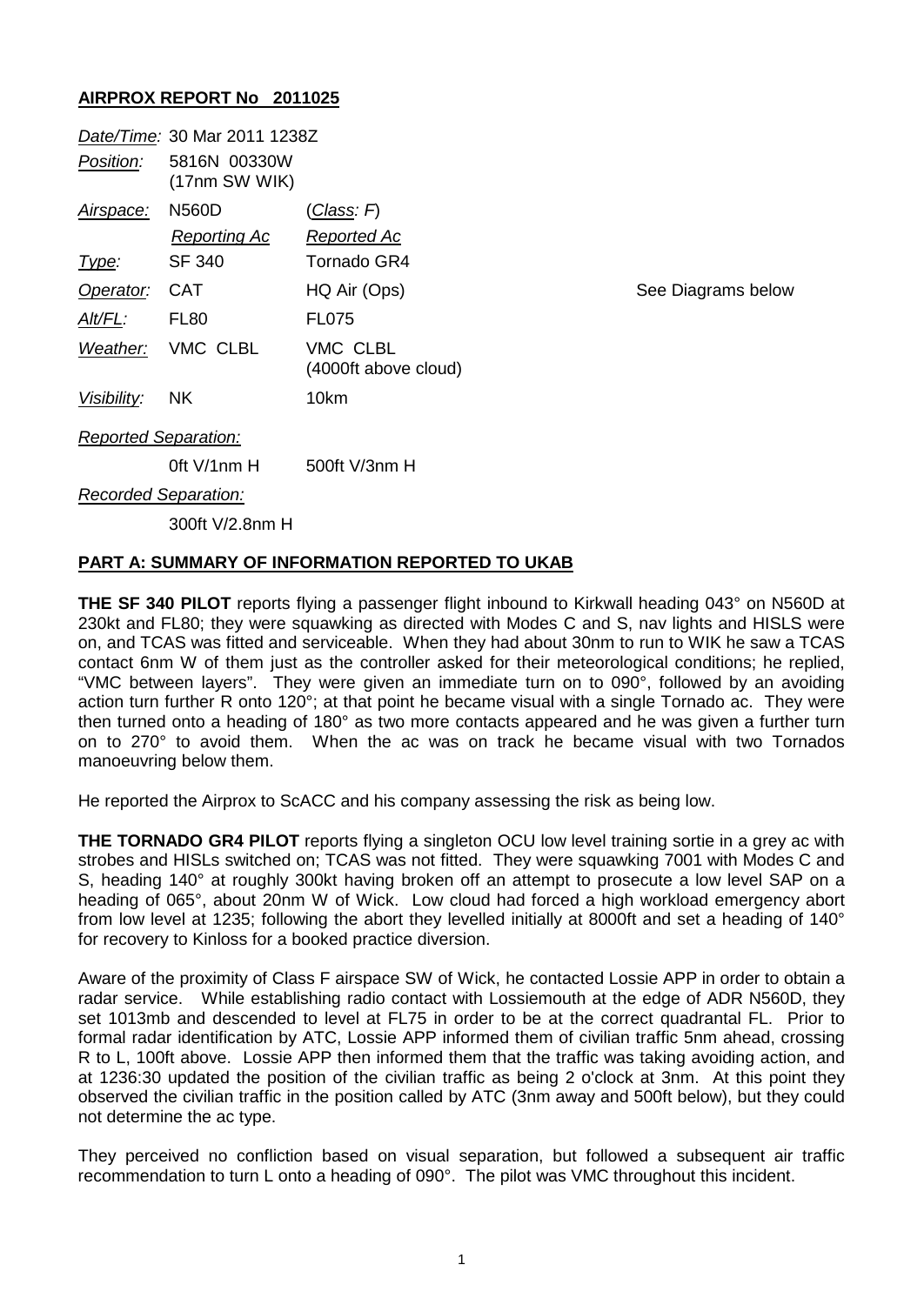The report was filed in response to an Airprox report believed filed by the civilian ac; he assessed the risk as low/none.

**ScACC MORAY Planner/Tactical Controller** reports that he was providing a SF 340 with a DS on N560D [Class F] inbound to Kirkwall. The ac had left FL90 and was descending to FL70 when he saw a 7001 squawk in the ac's 10 o'clock at about 5nm with no mode C. It appeared that the mode C was then activated by the military ac and it was showing FL072 climbing but on a roughly parallel track to the SF 340 heading. He asked the SF 3400 pilot for his flight conditions and he reported they were IFR [sic – see SF 340 pilot's report above] so he gave the ac a precautionary turn onto 090°. Almost immediately the military ac turned towards the SF 340 and commenced a further climb so he gave an avoiding action turn onto 120°. He did not consider a vertical solution as the military ac was climbing towards his traffic which was descending.

The SF 340 pilot then reported that he had the military ac on TCAS so the controller took no further action. By that time, the ac were very close and the STCA was flashing red. He then realised the SF 340 pilot had only stated he had the ac on TCAS but had not stated that he had a RA so he gave a further avoiding action turn onto a heading of 180°. Lossiemouth radar then called him but they were both too busy to co-ordinate with each other.

He then saw second pair of ac squawking 7001 that was also climbing out from the same area. As a precaution he turned the SF 340 away from these ac but he eventually managed to get co-ordination with Lossiemouth radar.

The controller asked the SF 340 pilot if he wished to file an Airprox and he said yes.

**THE RAF LOSSIEMOUTH APP CONTROLLER** (Lossie APP) reports a Tornado ac free-called on Stud 4 and she observed a fast moving track in the vicinity of its reported position. There was a further return about 5nm ahead of it and slightly above, displaying an ORCAM squawk, following the route of N560D. She called the ac to the Tornado, using the words 'traffic believed to be you has traffic' advising that the ac was indicating slightly above but descending. She gave the Tornado a Lossiemouth squawk and called the Moray Sector Controller (MOR) who answered almost immediately; she could hear the controller giving advice to the SF 340 involved, however, despite her best efforts she was unable to speak to the controller. She then formally identified the Tornado and placed it on a TS. Throughout her attempts to contact the MOR controller she continued to pass information to the Tornado regarding the other ac until the Tornado pilot reported "visual". The (Lossie) controller heard the MOR ask his ac whether or not he was 'still visual' but she could not effect co-ordination with MOR as the Controller was talking to the SF 340 continuously.

She believes that the ac came within approximately 3nm and 100ft – the height being based on the mode C readout. The civil traffic was given a RH turn from a NE'ly heading then through S onto NW so she asked the Tornado to head E, which took it further away from the civil traffic.

She heard the civil controller ask the SF 340 if he wished to file an Airprox, at which time she asked the Lossie Supervisor (Sup) to listen in. The Sup eventually managed to effect co-ordination on her behalf but by that time the ac were diverging; the Tornado to the E of N560D heading E and the SF 340 to the W of the ADR tracking N.

She handed the ac to Director for a radar-to-visual recovery and was relieved by another qualified controller.

UKAB Note (1): Both NATS and RAF Lossiemouth conducted comprehensive internal investigations; for brevity they have not been included as they are summarised in the ATSI and HQ 1Gp BM SM2 reports below.

**ATSI** reports that an Airprox was reported by the pilot of a SF 340 when it came into confliction with a Tornado, 17nm SW of WIK, as the SF 340 descended through FL080. The Airprox was also reported by the Prestwick Centre MORAY controller (MOR). The SF 340 was on a flight from Glasgow to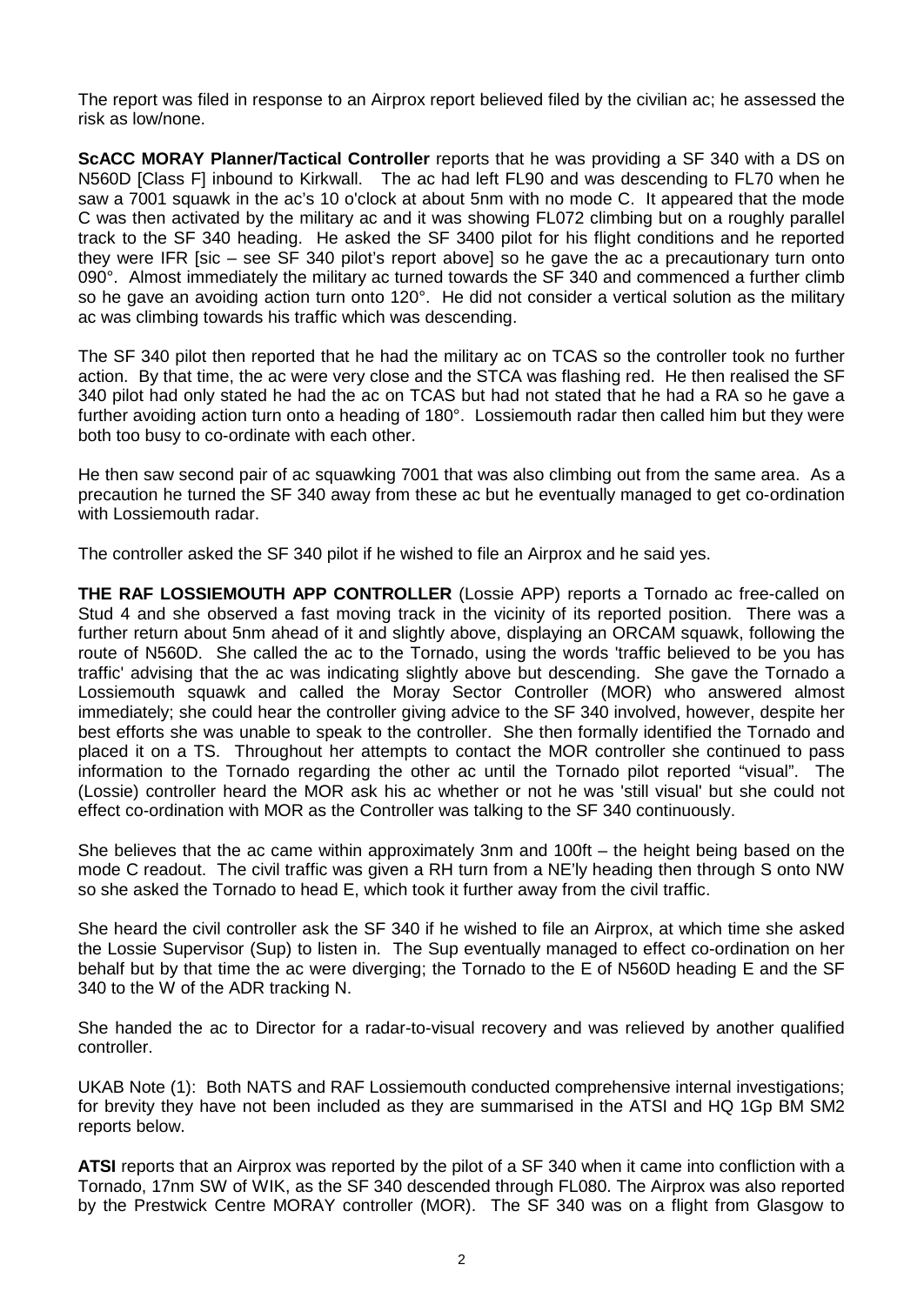Kirkwall and in receipt of a DS from the MOR sector on 129.225MHz. The Tornado had been on a low level sortie when cloud forced an emergency low level abort and established contact with Lossiemouth APP in order to receive a radar service.

The MOR sector was being operated as a combined tactical and planner position, his workload was assessed as light to medium and there were no reported unserviceabilities or distracting factors.

ATSI had access to the SF 340 pilot's report, the Tornado pilot's report, the ScACC watch and unit investigations, recorded area surveillance and transcript of frequency 129.255MHz.

The SF 340 established contact with the MOR sector at 1221:40, the ac was maintaining FL170 and a DS was agreed; the SF 340 continued inbound WIK on ADR N560D and at 1230:20 it was descended to FL090 and 3 min later it was given further descent to FL070.

At 1235:35 a 7001 return (the Tornado) appeared on the display 11nm N of the SF 340 but initially there was no Mode C readout. The return initially tracked parallel to the SF 340 and the Tornado's Mode C initially showed as FL078 with the SF 340 descending through FL093.

At 1236:00 the MOR controller requested the SF 340's flight conditions and the pilot replied, "*between layers, VMC at the moment*". By 1236:04 the Tornado had commenced a right turn and was tracking perpendicular to the ADR at FL080. STCA activated at 1236:23 at which time the MOR provided TI as, "*pop-up traffic in your ten o'clock at a range of 5 miles",* followed by the instruction, "*turn right immediately heading 090 degrees".* The pilot read back the instruction and, at 1236:35, the controller upgraded this to, "*avoiding action turn right immediately onto a heading of 120 degrees"* and updated TI was provided.

At 1236:49 a high-level STCA activated when the ac were 5nm apart on converging tracks, the SF 340 descending through FL082 and the Tornado maintaining FL082.

The SF 340 pilot then informed the controller, "a*nd have TCAS contact erm visual now"*.

The SF 340's right turn can be seen to take effect at 1236:58, at which time the STCA alert downgraded to low severity.

At 1237:00 the MOR controller initiated a call to Lossie APP. The line remained open as the MOR controller listened to the Lossiemouth controller who was then handling the Tornado. [See UKAB Note (2)]

At 1237:10 the Mode A code of the Tornado changed to 3701 (Lossiemouth) and by 1237:30 both ac were on parallel SE'ly tracks, 3.1nm apart, the SF 340 descending through FL075 and the Tornado descending through FL074 (see photo below).



(PC MRT 1237:30)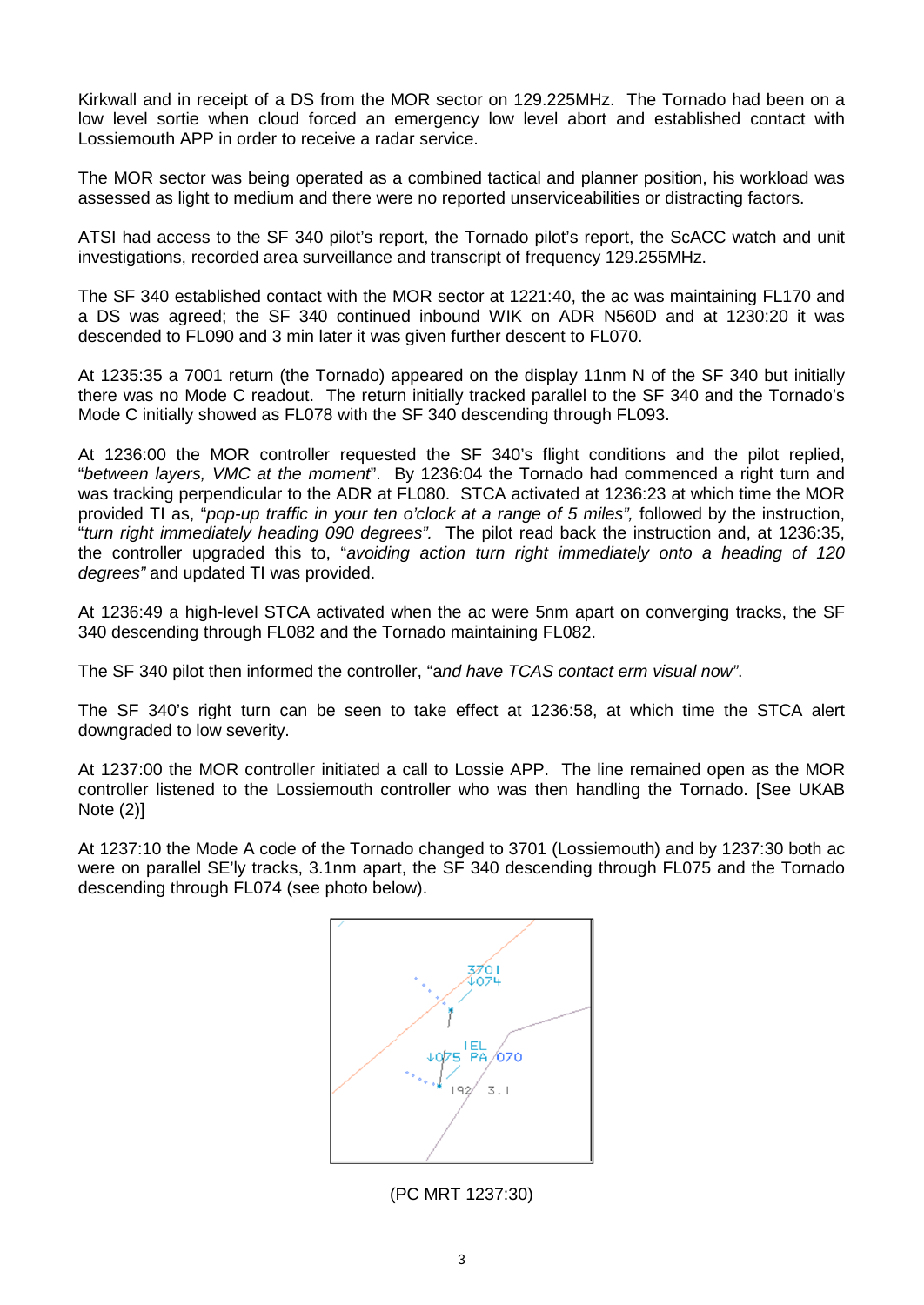At 1237:20 the MOR controller asked the SF 340 pilot if they were still visual with the traffic. The pilot replied, "*Negative, we're in cloud now*". The controller then gave a right turn onto a heading of 180°. The minimum distance between the two ac was 2.8nm laterally, 300 feet vertically, at 1237:40.



(PC MRT 1237:40)

By 1238:00 the Tornado had taken up an E'ly track and the SF 340 was instructed to continue its right turn and resume own navigation to Kirkwall. It was only at this time that the workload of the Lossiemouth controller permitted co-ordination with the MOR controller.

The MOR controller correctly noted that although the SF 340 pilot had reported visual and having TCAS contact, an RA had not been reported. These facts had prompted him to ascertain if the SF 340 had remained visual with the Tornado; when the response was negative, he gave further avoiding action as necessary.

The CPA occurred 17nm SW of WIK in Class F advisory airspace between a SF 340 at FL072 and a Tornado at FL075. Minimum lateral distance was 2.8nm.

The Tornado had aborted a low level sortie and sought the assistance of Lossie APP during its recovery. During this time it came into confliction with the SF 340 NE bound on the ADR. The PC MOR controller observed the emergency climb out and instructed the SF 340 accordingly.

Controllers providing a DS will provide specific surveillance derived TI and issue headings and/or levels aimed at achieving planned deconfliction minima. MATS Pt 1 stipulates that against un-coordinated traffic the planned deconfliction minima is 5nm or 3000ft. Whilst the deconfliction minima were not achieved in this case the following actions mitigated and minimised the impact of the encounter:

Prompt TI by the MOR controller.

The MOR controller followed the actions of the Lossie APP on an open telephone line, thus providing complementary instructions to the SF 340.

Recognising that an RA had not been reported by the SF 340 the controller updated the avoiding action as necessary.

**BM Safety Management** reports (abridged to avoid duplication) that following the Tornado's initial call, Lossie APP was able to correlate their radar return with its reported position and immediately passed TI on the SF 340 stating, "*traffic south, 5 miles right to left, indicating slightly above descending, civil traffic just 100ft above descending*"; at that point the SF 340 was bearing 187°, 6.8nm from it and descending through FL085. Shortly thereafter [1236.58 from Lossie APP transcript] APP rang MOR and although the call was answered immediately, the MOR controller was too busy initially to conduct any liaison.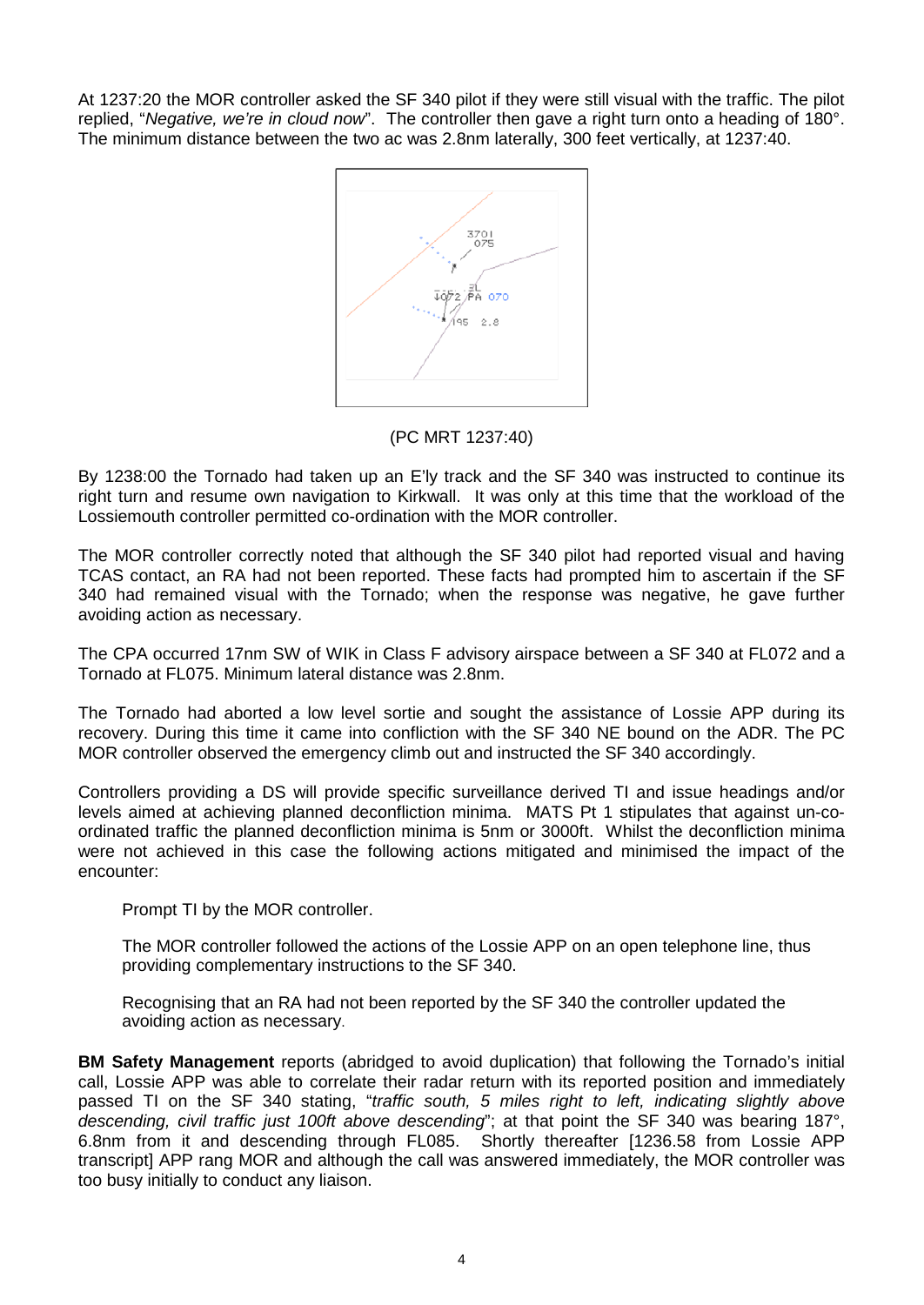At 1236:45 it is evident on the radar replay that the SF 340 has turned right, eventually rolling out onto a SE'ly track. Throughout the incident sequence APP continued to pass TI to the Tornado on the SF 340 and then at 1237:23 suggested a left turn onto E to increase the separation between the ac. At that point the SF 340 was 3.5nm SSW of the Tornado and both ac were indicating FL075. Moreover it is around that point that the Tornado crew became visual with the SF 340, reporting as such at 1237:31.

At 1237:44 the Tornado's turn onto E is evident on radar and coincides with the CPA, with 2.8nm lateral and 300ft vertical separation existing.

The Tornado crew correctly prioritised the low-level abort and, once established at a safe level and cognisant of the presence of the ADR, contacted APP for a radar service. APP provided a good level of service to the Tornado passing accurate TI allowing them to visually acquire the SF 340 in good time but, conscious of the MOR controller's responsibilities and the difficulty in establishing liaison with him, also suggested a turn onto E to increase separation between the 2 ac.

This was a confliction in uncontrolled airspace where the safety barriers provided on the one hand by the provision of TI in aiding aircrew to 'see and avoid' and on the other by the provision of deconfliction advice iaw CAP 774, resolved the situation before safety was compromised.

UKAB Note (2): The Tornado first show on the PC MRT at 1235:35 as a 7001 squawk with no Mode C. The Tornado called Lossiemouth at 1236:20 with the call sequence being completed 6sec later and the first TI on the SF 340 was passed a further 8sec later. Analysis of the respective transcripts shows that MOR and Lossie APP initiated calls to one another at precisely the same time (1236:58). The call however, was not answered by the MOR controller until 1238:20 (to the nearest 20 sec). The MOR RT transcript shows that RT frequency was in continuous use from 1237:20 to 1238:20; the Loss APP frequency was busy continuously from 1236:19 to 1238:04. The CPA was at 1237:40.

UKAB Note (3): The analysis of the PC MRT radar recording confirmed the analysis conducted by ATSI above (and NATS). The pair of Tornados mentioned by the SF 340 pilot cross from L to R under the SF 340 well after the Airprox (3½ min) when the SF 340 is re-established inbound WIK, 5nm W of the ADR C/L; they are never above FL040 (3000ft below the SF340)

**HQ AIR (OPS)** comments that the Tornado crew correctly prioritised the need to conduct a Low Level Abort before the need to avoid the Class F airspace. They then sought to obtain a radar service as soon as was practical; perhaps a call to ScACC Mil on the ICF would have allowed quicker coordination with ScACC MOR given the co-location of those 2 agencies. Nevertheless, the ScACC controller reacted promptly to the pop up traffic and gave avoiding action to prevent a further erosion of separation.

## **PART B: SUMMARY OF THE BOARD'S DISCUSSIONS**

Information available included reports from the pilots of both ac, transcripts of the relevant RT frequencies, radar photographs/video recordings, reports from the air traffic controllers involved and reports from the appropriate ATC and operating authorities.

A majority of Members agreed that this had been a potential conflict on a Class F ADR, recognised as such as soon as it became apparent by both controllers, who acted swiftly and correctly to resolve the situation, preventing any actual conflict or risk of collision.

Pilot Members noted that the Tornado crew had demonstrated good awareness of the ADR, acted appropriately by being predictable (to the controllers) and crossing it at right angles and level at the (lowest) appropriate quadrantal FL. Further, as soon as they had the capacity following the emergency climb out from Low Level, the Tornado crew contacted the appropriate Radar Unit (Lossie App is the local LARS unit) for assistance. Members observed that although ScACC and ScACC (Mil) are co-located at Prestwick Centre, the respective controllers are not adjacent; co